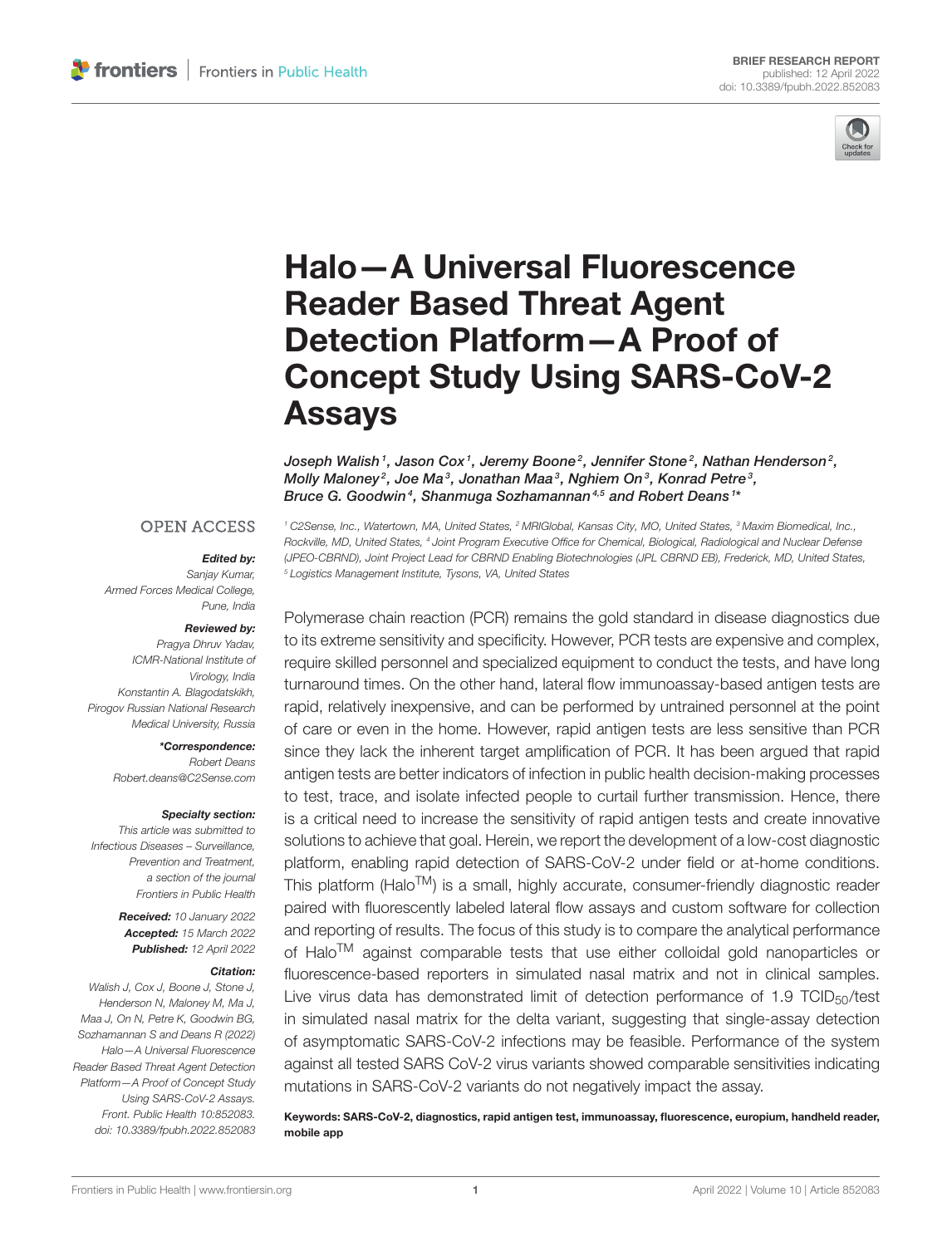#### Walish et al. Halo—A Universal Fluorescence Reader

# INTRODUCTION

On March 11, 2020, the World Health Organization declared novel coronavirus COVID-[1](#page-1-0)9 a global pandemic<sup>1</sup>. Plague and pandemic in recent years are not unprecedented—diseases are traveling farther and faster thanks to a dramatically transient global population and highly interconnected global economies. Indeed, in just the last 20 years H1N1 (2009, death toll  $=$ 200,000), Ebola (2014, death toll = 11,000), SARS (2002, death toll = 770), and MERS (2015, death toll = 850) have been major epidemics threatening to become pandemics or fullfledged pandemics  $(1-3)$  $(1-3)$ . Some are still ongoing; the HIV/AIDs pandemic has claimed the lives of >25 million people since 1981. What sets the COVID-19 pandemic apart from these other modern diseases is the rapid spread, relatively high number of deaths globally even with low mortality rates, and prevalence of asymptomatic carriers  $(4)^2$  $(4)^2$ .

As of March 9th, 2022, more than 448 million cases and 6 million deaths have been reported globally from the COVID-19 pandemic<sup>[3](#page-1-2)</sup>. With the rollout of multiple vaccines from Pfizer, Moderna, Astra Zeneca, and other government sponsored vaccines such as Sputnik, the world now has weapons that offer some protection against the serious side effects of the disease. Unfortunately, due to sustained and unhindered transmission of the virus, the risk of new variants and/or strains remain, and it is widely believed that COVID-19 is here to stay [\(5\)](#page-6-3). An additional aid in the fight is the availability of widespread testing. Polymerase chain reaction (PCR) testing remains the gold standard in testing for the presence of the virus in clinical samples but is hindered by expensive and specialized equipment and the personnel needed to run the tests. Additionally, time delays in getting samples to the testing facility, analyzing them, and returning results, makes PCR tests less than ideal for use in public health decisions to curtail the spread. Rapid antigen tests [\(6–](#page-6-4)[8\)](#page-6-5) with results obtained in <20 mins are available and can be convenient but may not be sensitive enough to detect early stages of the disease when viral loads are low. Given this gap in sensitivity between the PCR and rapid tests and the need to obtain results as early as possible, there is a need for a technology to bridge the gap. The Halo SARS-CoV-2 Test aims to address this gap by offering a highly sensitive antigen test capable of confirming a COVID-19 infection within 20 mins through the use of a fluorescent immunoassay coupled with a low-cost reader using commercially available components to minimize cost and reduce the risk of supply chain issues upon scale-up.

Lateral flow assays (LFAs) are commonly used as rapid diagnostic tests and are well known as at-home pregnancy tests. Compared to traditional colorimetric (visually read) LFAs, fluorescent assays can greatly enhance the sensitivity of an assay when coupled with an appropriately designed reader. Conversion of an LFA test from colorimetric to fluorescent reporters has been shown to yield significant gains in performance, typically producing greater than 800% improvements in sensitivity [\(9–](#page-6-6) [11\)](#page-6-7). Because luminescence-based tests require a light source for excitation of the emitters, a reader is typically needed to supply this illumination as well as record the intensity of the light emitted from the fluorescent particles captured by the test and control lines. In addition to offering greater sensitivity, the use of a reader provides an opportunity to seamlessly compile results into an electronic database for reporting and surveillance purposes, critical for understanding the trajectory of a disease and influencing pandemic response decisions.

Here we describe a reader (Halo) that was developed to analyze and adjudicate the results of a lateral flow immunoassay that uses europium-based fluorescence reporters and a companion mobile phone app that displays the results and relays them to a cloud database. As a proof of concept, we report the results of a florescence based COVID-19 antigen LFA test using europium-labeled reporter beads and compare the results to an analogous gold nanoparticle-based visual test. We also present data on testing live SARS-CoV-2 wild type and variants viral stock and the impact of mutations present in the variants on assay performance.

#### Halo Reader Design

The Halo reader uses a commercially available single-board computer (Raspberry Pi Zero 2 W) with Bluetooth capability coupled with a simple excitation source composed of a UV LED and driver circuit as well as an off-the-shelf CMOS (complementary metal-oxide-semiconductor) camera, used to acquire images which are then processed by the system. Any smartphone with Bluetooth connectivity can be used to interact with the reader through the use of an app. The result is a small, highly accurate, diagnostic reader that can be paired with fluorescently labeled lateral flow assays, and supportive software for consumer and/or professional use (**[Figure 1](#page-2-0)**). By leveraging commercial-off-the-shelf (COTS) components and a simple circuit design, the cost of goods sold (COGS) for the reader is <\$100 USD including assembly in the United States, when manufactured at volume.

The Halo Reader is a digitally connected solution with bestin-class sensitivity at an extremely reasonable cost. A key feature is the ability to use low-cost, readily available CMOS imagers to perform laboratory quality fluorescence measurements in both steady-state and time-delayed modes. This capability is fully compatible with existing commercially available emissive labels (e.g., europium beads) and therefore has access to the pipeline of LFAs targeting current and future challenges.

#### METHODS

#### Sample Preparation, Testing, and General Usage of the Halo Reader

After unpacking the swab, reagent vial, and test cassette the user opens the Halo phone app and ensures that the appropriate lotspecific data for the assays has been obtained (either pre-loaded or downloaded from the cloud). Specimen collection is done through a nasal swab (anterior nares) or by laboratory prepared

<span id="page-1-0"></span> $1$ [https://www.who.int/director-general/speeches/detail/who-director-general](https://www.who.int/director-general/speeches/detail/who-director-general-s-opening-remarks-at-the-media-briefing-on-covid-19-$-$11-march-2020)[s-opening-remarks-at-the-media-briefing-on-covid-19-\\$-\\$11-march-2020](https://www.who.int/director-general/speeches/detail/who-director-general-s-opening-remarks-at-the-media-briefing-on-covid-19-$-$11-march-2020) (accessed April 1, 2022).

<span id="page-1-1"></span><sup>2</sup><https://www.who.int/emergencies/diseases/novel-coronavirus-2019> (accessed July 12, 2021).

<span id="page-1-2"></span><sup>3</sup><https://covid19.who.int/> (accessed July 12, 2021).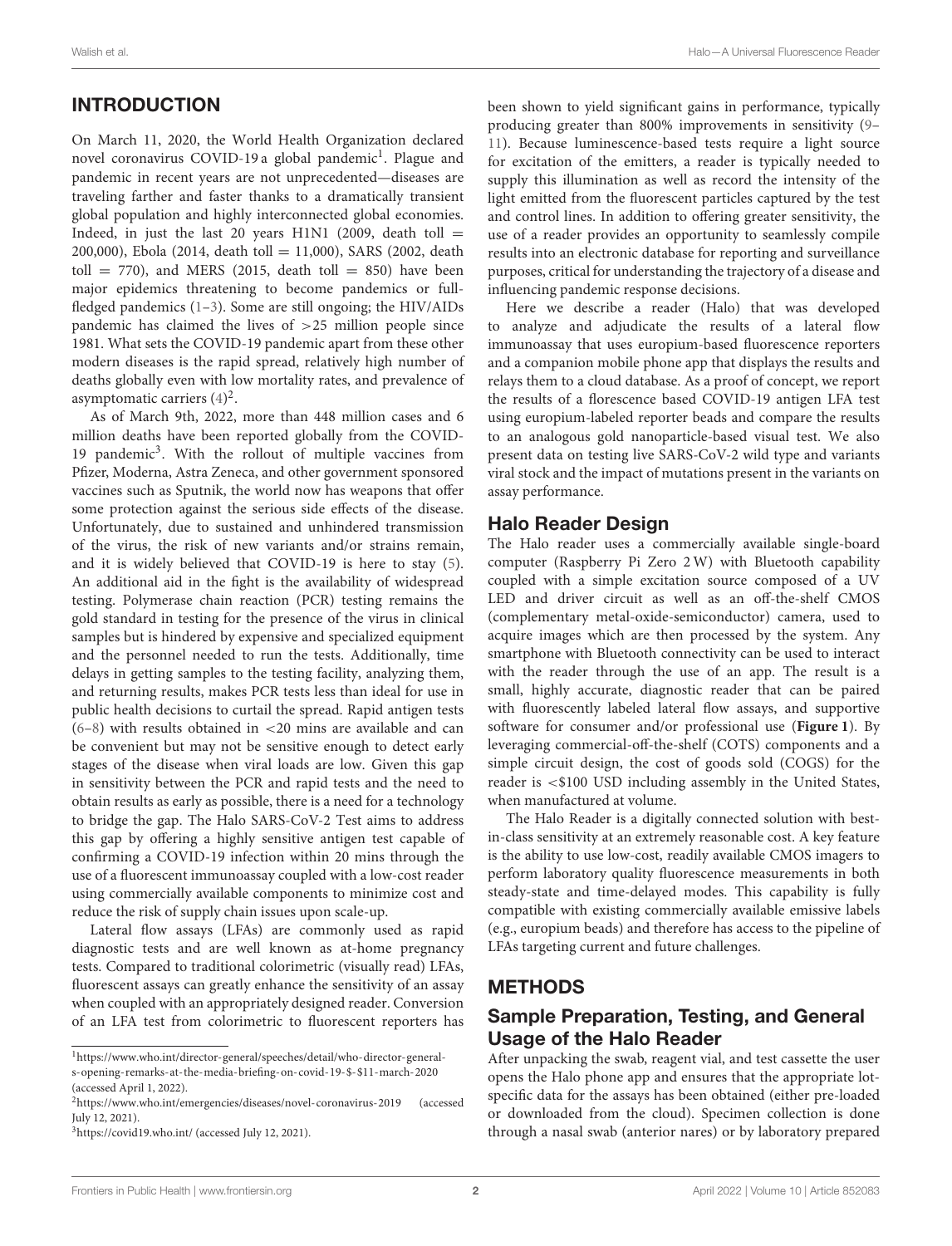

<span id="page-2-0"></span>samples, as in this study (see Live Virus Testing). The specimen is then added to lysis buffer and mixed with the sample for 1 min to ensure any nucleocapsid protein present in the sample is exposed and able to be captured by the assay. Next, after the cassette is placed on a level surface,  $80 \mu l$  (approximately 3 drops) of the lysed sample is added to the sample port in the assay cassette, and the 15-min assay incubation period is started. After the sample is added to the sample port, the fluid is absorbed by the sample pad. Liquid then flows by capillary action from the sample pad to a conjugate pad that contains additional reagents to condition the specimen and prepare it for optimal reactivity. While migrating through the conjugate pad, the diluted sample encounters detecting antibodies conjugated to the fluorescently labeled (europium) beads. The luminescent europium conjugate binds to any SARS/SARS-CoV-2 nucleocapsid antigen present in the sample and will ultimately produce a positive test result. The liquid moves along the test strip onto the nitrocellulose membrane containing two immobilized reagent lines [in order of sample contact: Test Line (anti-SARS-CoV-2 nucleocapsid antibody) and Control Line (anti-immunoglobulin antibodies)]. The sample mixture, including the detection antibody conjugate, will continue to migrate along the nitrocellulose membrane. The detection antibody conjugate will bind to the control line, forming a fluorescent line, to indicate the test was run correctly and establishes assay validity (if no control line is readable, the Halo reader will indicate an invalid test and prompt the user to repeat the test). The liquid will continue to be drawn toward the absorbent pad, which is placed after the nitrocellulose membrane, until the fluid has been exhausted from the sample and conjugate pads located at the beginning of the assay.

If SARS-CoV-2 nucleocapsid antigen is present in the sample, the europium reporter detecting antibody/antigen complex is captured by the test line antibodies, providing the Halo reader with a quantifiable signal that is subsequently analyzed by proprietary algorithms on the device. The intensities of the test and control lines are recorded relative to the overall range of the detector. The maximum value is set to 1 and the test and control line intensities are reported as a fraction of that value (e.g., a test line intensity of 0.1 would correspond to an intensity peak that was 10% of the full scale). Test line signal intensity above a pre-determined threshold and the presence of a control line indicates a SARS-CoV-2 antigen positive test result.

#### Live Virus Testing

The average retention volume of the swabs was determined gravimetrically using simulated nasal matrix (SNM). A sample volume of 12 µl was determined to be the average amount of material retained by the ClearTip swabs (Yukon Medical, Durham, NC) used in the studies. Briefly, ten ClearTip swabs were unpackaged, individually weighed and added to separate tubes containing  $0.5$  mL of simulated nasal matrix<sup>[4](#page-2-1)</sup>. The swabs were allowed to soak for 30–45 s and then removed from the liquid allowing any excess solution to drip off. The weight of the individual swabs including any residual SNM were recorded, and this information was used to determine the retained weight of the SNM captured on the swab. The values were averaged, converted to volumes, and multiplied by 0.5 to obtain the sample volume used for the analytical sensitivity (limit of detection) studies.

Previously prepared and frozen SNM was used for the study and was thawed and brought to room temperature before use. Similarly, SARS-CoV-2 stocks were thawed prior to use but were kept on ice during the procedure to preserve the sample integrity. These stocks were diluted with SNM to the appropriate concentration for a given experiment, and then  $12 \mu l$  of virusladen SNM was pipetted onto a ClearTip swab contained in a 1.5 mL tube. Separate tubes were prepared for performing replicates at each concentration. 300 µl of lysis buffer was then added to the tube, and the swab mixed by twirling and swirling in the lysis buffer for 15 s while pressing the swab tip against the sides of the tube. The swab was left in the lysis buffer for 1 min after mixing to lyse the viral particles, if any, in the sample. The test cassette was placed on a level surface and 80 µl of the solution was then added dropwise to the assay cassette via

<span id="page-2-1"></span><sup>4</sup> Simulated nasal matrix: phosphate buffer solution containing glycerol (15%), porcine mucin (2.5%), and human blood (1%).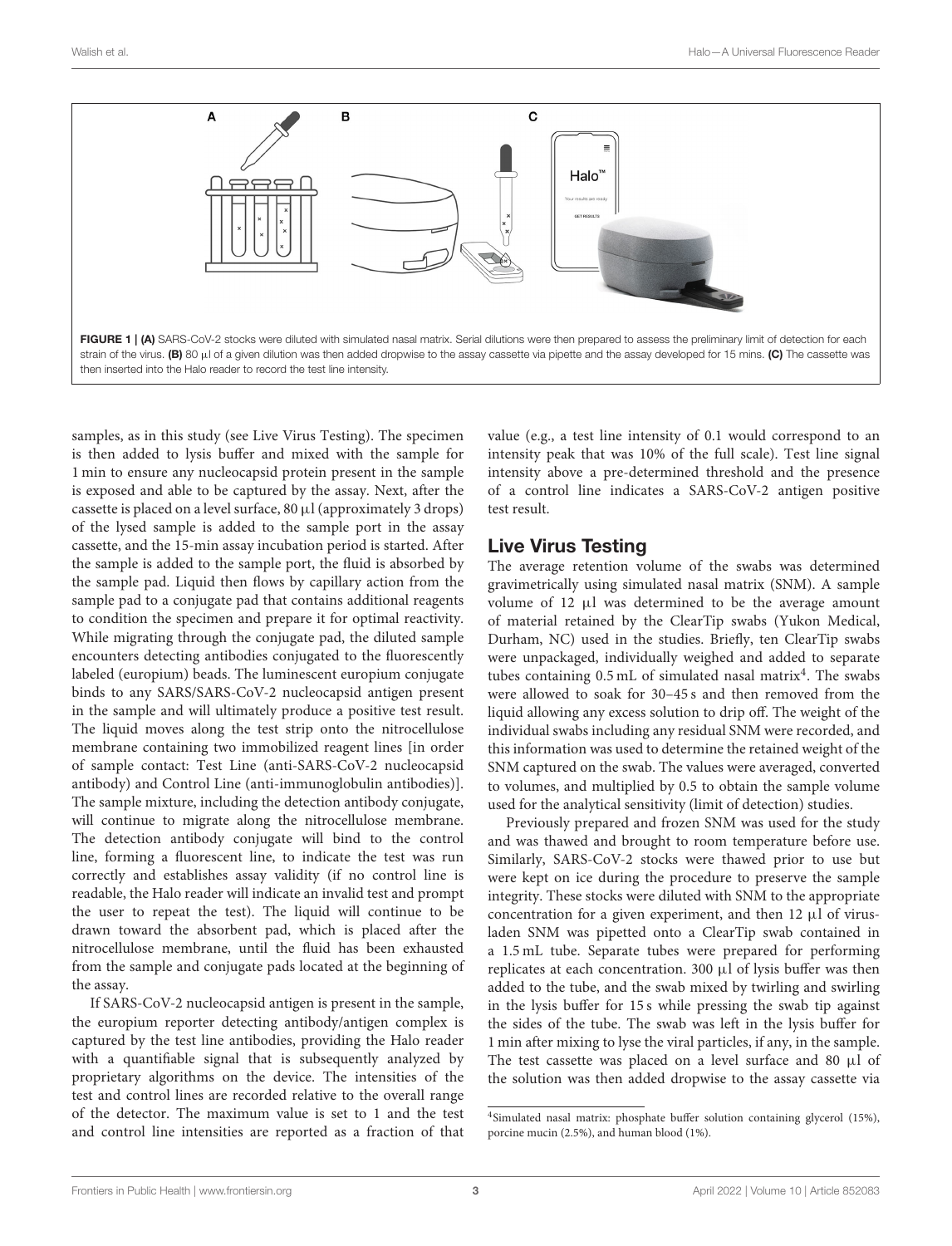pipette. The assay was left to run for 15 min at controlled room temperature (15◦C - 25◦C). Following the 15-min incubation, the tests were read by inserting the cassette into the Halo reader and using a phone to obtain the test line intensities. In cases where a second reader was used, the assay was read within 2 min after the initial analysis. The preliminary limit of detection (LoD) was determined by the lowest concentration of SARS-CoV-2 at which all five test replicates were positive. Sensitivity was also measured for the delta variant by conducting 20 additional tests at the preliminary LoD concentration.

#### Positive/Negative Threshold Determination

The positive/negative threshold was determined by analyzing a series of 10 samples of SNM with no SARS-CoV-2 present (**[Supplementary Table S1](#page-6-8)**). The average and standard deviation of these samples were calculated, and the threshold was set at a value corresponding to the mean plus three times the standard deviation.

# Halo Reader Operation for Use in Laboratory Testing

The reader was removed from any packaging, placed on a level surface, and powered on by plugging in the supplied power cord. After a short boot-up sequence, a status light indicated that the reader was ready to accept a Bluetooth low energy connection. An iPhone 11 was provided with the HaloHost app preinstalled, which is a custom application for communication with the reader. After launching the app on the phone and connecting to the reader via Bluetooth, a sample identification number could be entered into the app to identify the test. Subsequent screens contained timers for the 1-min lysis buffer immersion and the 15-min assay incubation time. After the 15-min incubation time, the sample analysis could be initialized and once the data collection and analysis were complete, the test and control line intensities were displayed<sup>[5](#page-3-0)</sup> on the phone screen to be recorded. Two versions of the Halo reader were tested simultaneously. The first (Gen 1) was a functional prototype and the second (Gen 2) was a designed-for-manufacture (DFM) version.

### RT-PCR Testing of SARS-CoV-2 Variant Spiked SNM Samples at C2Sense LoD Concentration

To estimate RT-PCR Ct values of samples at the previously determined LoDs of the C2Sense Halo SARS-CoV-2 test, mock nasal samples at  $1 \times$ ,  $0.1 \times$ , and  $0.01 \times$  the C2Sense LoD concentration were prepared for the SARS-CoV-2 isolates listed in **[Table 1](#page-4-0)**. Ten-fold dilutions of virus stock in SNM were prepared for each isolate and 50 µl of sample added to the head of a dry nasal swab (unspiked SNM served as a negative control). To simulate a nasal swab collected for RT-PCR testing, the swab was transferred to a tube containing 3 ml of viral transport media (VTM), mixed by swirling, and left in the tube. A single nucleic acid extract was prepared from each VTM sample using the Qiagen QIAamp Viral RNA Mini Kit per the manufacturer's instructions, with a final elution using 140 µl of AVE buffer.

Nucleic acid extracts were tested on the CDC 2019- Novel Coronavirus (2019-nCoV) Real-Time RT-PCR Diagnostic Panel per the Instructions for Use (Rev 7, 07/21/2021). Each nucleic acid extract was tested in triplicate wells with the N1 primer/probe set, while a single well was used for the RNaseP endogenous control primer/probe set.

# RESULTS AND DISCUSSION

#### Setting the Positive/Negative Threshold

To establish the positive/negative cutoff value for the LoD studies, a total of ten (10) negative SNM replicates were tested and read after 15 mins on both the Gen 1 and Gen 2 instruments (1/100 dilution of SARS-CoV-2 in SNM was tested as a positive control). The results from the SNM testing are summarized in **[Supplementary Table S1](#page-6-8)**. The Halo reader returns values from 0 to 1 depending on the intensity of the light emitted from the test and control lines. Using the criteria of the mean plus three standard deviations, the positive/negative cutoff values calculated for the Gen 1 (prototype) and Gen 2 (designed for manufacture) readers were 0.0328 and 0.0323, respectively. These cutoff values are specific to SNM for use in the subsequent LoD studies and may not be applicable to actual clinical samples.

### Determination of the Limit of Detection of C2Sense SARS-CoV-2 Assay

Preliminary LoD studies were performed using wild type and four variants, in addition to confirmatory determination of the LoD with delta variant live viral samples. The LoDs in units of TCID50/test are presented in **[Table 1](#page-4-0)** and ranged anywhere from 0.4 to 4.1 depending on the variant (experimental data can be found in **[Supplementary Tables S2–S20](#page-6-8)**). The TCID<sub>50</sub>/test value is indicative of the amount of virus that is added to a test cassette for a given experiment. The values were calculated based on the concentration of the virus in SNM added to the swab (TCID<sub>50</sub>/mL), the volume of SNM added to the swab (12  $\mu$ l), the dilution of that material by the addition of the lysis buffer  $(300 \mu l)$ , and volume of diluted sample loaded onto the test cassette (80  $\mu$ l). Data for the preliminary LoD studies displayed consistent performance across variants [see **[Figure 2](#page-4-1)** (left)] as well as consistent increases in signal when the amount of virus delivered to the assay was increased [**[Figure 2](#page-4-1)** (right)], which indicates that the test may have utility in providing a semiquantitative output, similar to the cycle threshold in PCR testing. Additional tests were performed with recombinant protein to assess the ability of the test as a semi-quantitative measure of the amount of virus in each sample and the results are plotted in **[Supplementary Figure S2](#page-6-8)**. Good linearity was observed in the 0– 16 pg/ml regime as well as good operator-to-operator variability.

After preliminary LoD values were found, an experiment was performed to confirm the LoD for the delta variant. These experiments entailed running an additional 20 samples at the preliminary LoD concentration as well as five additional SNM samples with no virus present. The data from the initial LoD confirmation experiment at a  $TCID_{50}/test$  value

<span id="page-3-0"></span><sup>5</sup>When used as a diagnostic tool, "positive," "negative," or "invalid" would be displayed instead of test and control line intensities.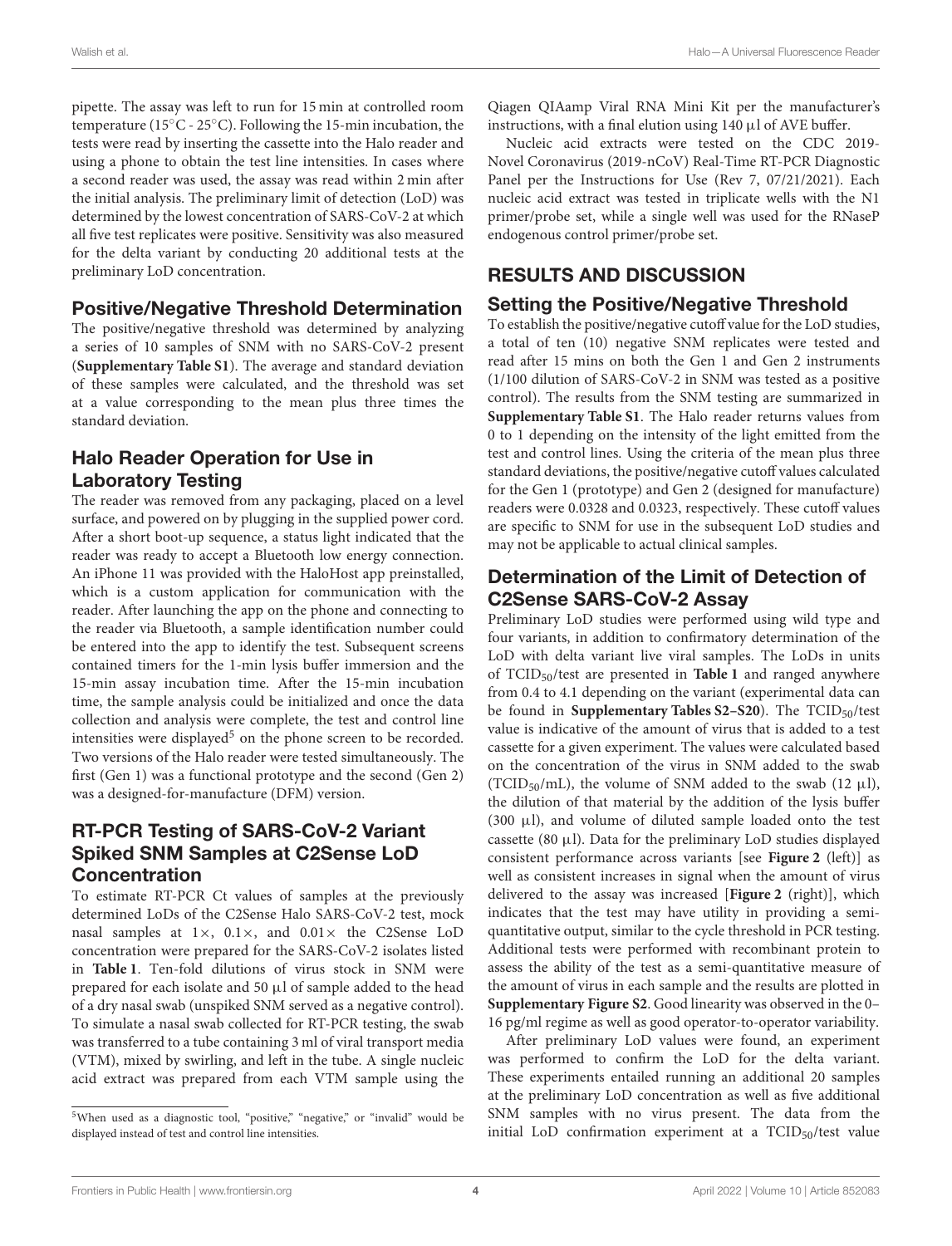#### <span id="page-4-0"></span>TABLE 1 | Preliminary LoD in SNM—Halo Reader Live Virus in SNM.

| <b>Isolate</b>                          | <b>Common variant name</b> | Lineage   |                        | Halo preliminary LoD:<br>Virus concentration in SNM | Halo preliminary LoD:<br>$TCID50$ per test |
|-----------------------------------------|----------------------------|-----------|------------------------|-----------------------------------------------------|--------------------------------------------|
|                                         |                            |           | TCID <sub>50</sub> /mL | Copies/ml (PCR determined)                          |                                            |
| USA-WA1/2020 (working stock 2)          | Wild type                  | Α         | $1.33 \times 10^{3}$   | $1.4 \times 10^{6}$                                 | 4.1                                        |
| USA-WA1/2020 (working stock 6)          | Wild type                  | Α         | $3.16 \times 10^{2}$   | $1.1 \times 10^{6}$                                 | 1.0                                        |
| USA/CA CDC 5574/2020                    | Alpha                      | B.1.1.7   | $2.8 \times 10^{2}$    | $2.3 \times 10^{6}$                                 | 0.9                                        |
| hCoV-19/South Africa/KRISP-K005325/2020 | Beta                       | B.1.351   | $1.25 \times 10^{2}$   | $1.0 \times 10^{6}$                                 | 0.4                                        |
| hCoV-19/Japan/TY7-503/2021              | Gamma                      | P.1       | $8.94 \times 10^{2}$   | <b>NA</b>                                           | 2.7                                        |
| hCoV-19/USA/PHC658/2021                 | Delta                      | B.1.617.2 | $3.08 \times 10^{2}$   | $8.75 \times 10^{5}$                                | 1.0                                        |

*NA, not available.*



<span id="page-4-1"></span>the positive/negative threshold.

of 1 is contained in the supplementary information section (**[Supplementary Table S10](#page-6-8)**). At this concentration, both the Gen 1 and Gen 2 readers incorrectly identified two (Gen 1) and four (Gen 2) of the 20 samples as negative, so the test was repeated at a higher concentration (two times the concentration of the preliminary LoD). At a fully diluted value of 1.9 TCID<sub>50</sub>/test (**[Supplementary Table S11](#page-6-8)**), both readers were able to correctly identify 19/20 positive samples, thus meeting the FDA LoD criteria of ≥95% positivity rate at the limit of detection. After re-analyzing the sample incorrectly identified as negative, the Gen 2 reader successfully identified this sample as a positive sample, and correctly identified all samples thus achieving a sensitivity of 100% at the limit of detection. Preliminary limits of detection expressed in units of TCID<sub>50</sub>/mL, a measure of the concentration of virus in a sample, are reported for both the concentration contained in the  $12 \mu l$  of virus containing SNM on the swab (**[Table 1](#page-4-0)**, column 4) as well as on the amount of virus delivered to the assay ( $TCID_{50}/test$ ). The TCID50/test metric accounts for the dilution of the sample in 300 µl of lysis buffer as well as the amount of fluid added to the test cassette (80  $\mu$ l). The TCID<sub>50</sub>/test values for virus types ranged from 0.4 for the beta variant to 4.1 for the wild type (WS2).

Given the extreme sensitivity of the Halo system, a comparative analysis was performed to assess the performance of the system vs. other commercially available assays. While the names of the manufacturers used in the comparison studies have been masked, at the time of submission of this manuscript, five (5) of the comparator LFAs evaluated (all except "E") had received emergency use authorization (EUA) from the FDA. Two (2) of the comparator assays (C and D) use a fluorescent signal and reader system, similar to the C2Sense assay, while the other four (4) assays are traditional visually interpreted LFAs.

**[Table 2](#page-5-0)** ranks the performance of the seven (7) LFAs based on LoD for the different SARS-CoV-2 variants, with "1" being the most sensitive (**[Supplementary Table S21](#page-6-8)** summarizes the LoD results reported in TCID<sub>50</sub>/ml). The C2Sense Halo SARS-CoV-2 Test was the overall top performing assay, exhibiting the lowest LoD for all variants tested, with the exception of one of the kit lots from manufacturer "B" for the Lineage A isolate. Compared to the other assays, C2Sense Halo SARS-CoV2 test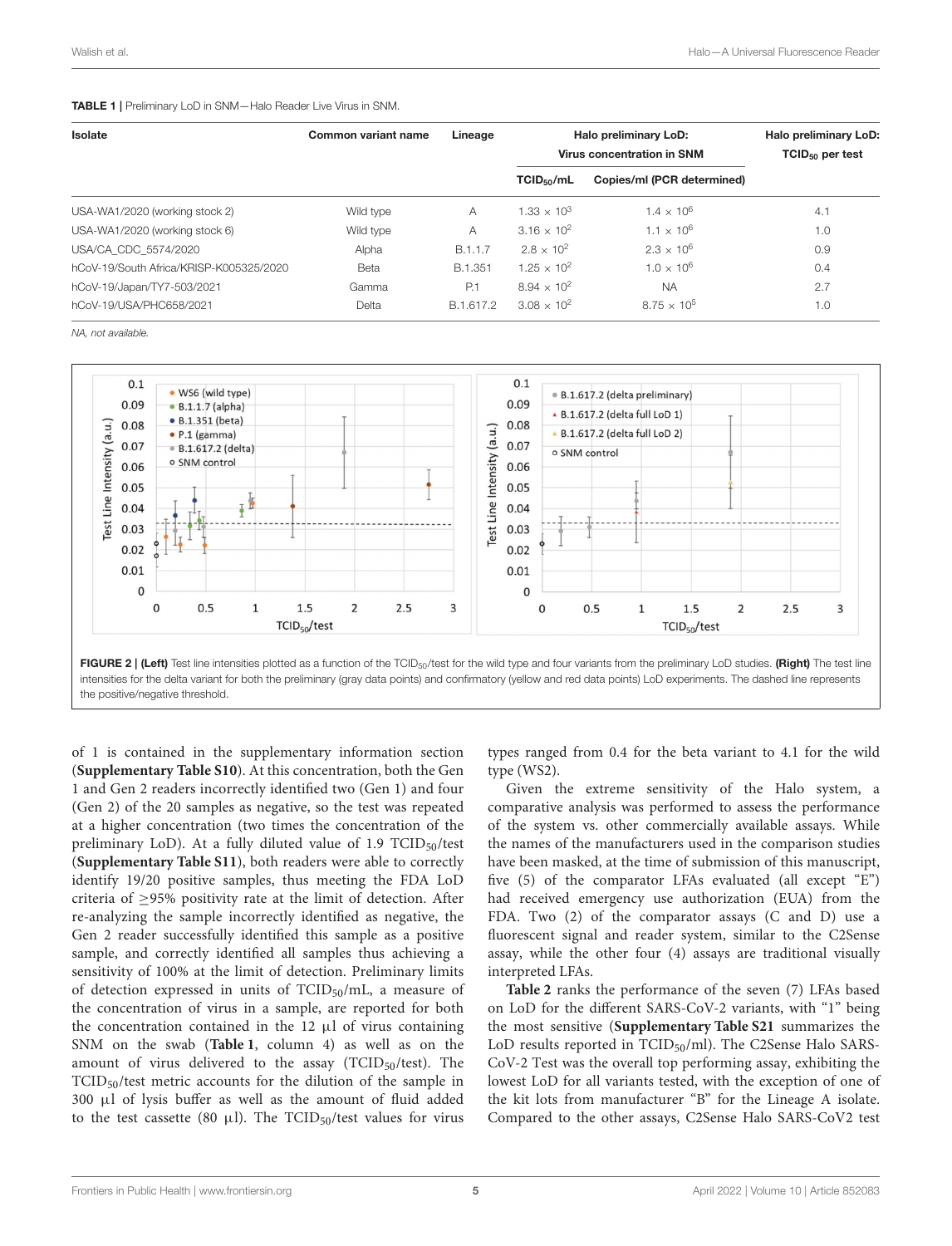<span id="page-5-0"></span>

| Assay                               | Assay performance ranking by variant LoD | Average<br>ranking |           |                            |                |                        |                        |     |
|-------------------------------------|------------------------------------------|--------------------|-----------|----------------------------|----------------|------------------------|------------------------|-----|
|                                     | A                                        | A                  |           | <b>B.1.1.7 B.1.351 P.1</b> |                |                        | B.1.617.2 B.1.1.529    |     |
| C2Sense Halo<br>SARS-CoV-2<br>test* | 2                                        | 1                  | 1         | 1                          | 1              | 1                      | 1                      | 1.1 |
| B                                   | 1 <sup>a</sup>                           | 2p                 | $2^a$     | $2^a$                      | 2 <sup>b</sup> | $2$ (tie) <sup>c</sup> | $2$ (tie) <sup>c</sup> | 1.9 |
| A <sup>d</sup>                      |                                          | 3 (tie) 3 (tie)    | 3         | 3 (tie)                    | $3$ (tie)      | $2$ (tie)              | $2$ (tie)              | 2.7 |
| E                                   | 5                                        | 5                  | 4         | $3$ (tie)                  | 3 (tie)        | $2$ (tie)              | $2$ (tie)              | 3.4 |
| F                                   |                                          | 3 (tie) 3 (tie)    | 5 (tie)   | $6$ (tie)                  | 7              | 7                      | <b>TNP</b>             | 5.2 |
| $C^*$                               | 6                                        | 6                  | 5 (tie)   | 5                          | 6              | 6                      | 4                      | 5.4 |
| $D^*$                               | 7                                        | 7                  | $5$ (tie) | $6$ (tie)                  | 3 (tie)        | 5                      | 5                      | 5.4 |

*1* = *Best performance; 5* = *worst performance.*

*TNP, test not performed.*

\**Fluorescent based reader test.*

*<sup>a</sup>LoD from B1 kit lot used for comparison.*

*<sup>b</sup>LoD from B2 kit lot used for comparison.*

*<sup>c</sup>LoD from B3 kit lot used for comparison.*

*<sup>d</sup>Colorimetric version of the Halo SARS-CoV-2 test.*

was 2X−39X more sensitive for detecting the B.1.1.7 variant; 3X−100X more sensitive for the B.1.351 variant; 5X−132X more sensitive for the P.1 variant; 3X−50X more sensitive for the B.1.617.2 variant; and 20X−80X more sensitive for the B.1.1.529 variant. It should be noted that the LoD studies described here used in vitro cultured virus spiked into SNM, and that the performance differences observed may or may not be indicative of clinical performance with real patient samples. Additionally, the other LFAs evaluated in the comparison studies are optimized for use with clinical nasal swab samples. Any assay optimization required to maximize performance of the C2Sense assay for use with clinical samples (e.g., minimize false positive results) could impact analytical sensitivity.

In addition to testing against other commercially available rapid tests, the Halo system was tested against the gold standard for analytical detection of SARS-CoV-2. Results from the RT-PCR testing are summarized in **[Supplementary Table S22](#page-6-8)**, and components are listed in **[Supplementary Table S23](#page-6-8)**. At the C2Sense 1X LoD, all test replicates were positive on the CDC RT-PCR assay, with Ct values ranging from 30.9 (Lineage A WS2) to 34.4 (B.1.351). Average Ct value for all of the  $1 \times$  LoD samples was 32.4. The CDC RT-PCR assay detected all replicates of the  $0.1 \times$  LoD samples from four of the six (4/6) isolates [Lineage A (WS2), B.1.1.7, P.1, and B.1.617.2]. All  $0.1 \times$  LoD replicates were not detected for the Lineage A (WS6) and B.1.351 isolates. None of the  $0.01 \times$  LoD samples were positive on all replicates for any of the isolates. Although additional testing would be required to determine if similar performance differences would be observed with clinical patient specimens, these results suggest that the analytical sensitivity of the CDC 2019-Novel Coronavirus (2019-nCoV) Real-Time RT-PCR Diagnostic Panel is only approximately ten-fold more sensitive than the C2Sense Halo SARS-CoV-2 assay for detecting SARS-CoV-2 in mock nasal swab samples.

#### Testing the Durability of the Halo Reader

Although not a comprehensive picture due to the limited number of readers tested, the similarity in threshold and results between the prototype (Gen 1) and designed-for-manufacture Halo reader (Gen 2) are extremely encouraging and point to minimal unitto-unit variability. Additional tests will be performed on units to ensure this uniformity can be translated into mass produced units; however, it is shown here that the prototype and designedfor-manufacture reader perform so similarly. Another test of the quality of the unit was performed by acquiring data on a custommade assay strip with europium-doped yttrium oxide to mimic the light emission from the europium-labeled beads in the real assay. Unlike the europium-labeled beads, the europium doped yttrium oxide does not readily photo-bleach when repeatedly exposed to the UV light used in the device. The performance of the system was found to be extremely stable even after an initial 100 exposures. A subsequent dataset was gathered the next day and an additional 1000 exposures were compiled. There was complete overlap between the two datasets (see **[Supplementary Figure S1](#page-6-8)**) indicating that the system is also stable day-to-day. This indicates that the system is durable even though it was built from off-the-shelf parts and designed to be semi-disposable due to its low cost.

#### CONCLUSIONS

Promising results were obtained from preliminary LoD studies performed with two different preparations of wild type SARS-CoV-2 (WS2 and WS6) and four different virus variants. In summary, preliminary limits of detection for wild type and four different variants were found to be between 0.4 and 4.1 TCID<sub>50</sub>/test. For the delta variant, which accounted for 95% of the cases worldwide<sup>[6](#page-5-1)</sup> when these experimental studies were being conducted, the preliminary limit of detection was found to be 1 TCID $_{50}$ /test and was confirmed at a level of 1.9 TCID $_{50}$ /test. The similarity of the preliminary limits of detection across the different variants suggests that the assay may be robust against a number of mutations.

Using the delta variant, 20 out of 20 samples were correctly identified (100% sensitivity) on the designed-for-manufacture reader (Gen 2) and a final LoD of  $1.9$  TCID<sub>50</sub>/test was obtained. These results highlight the sensitivity of the Halo platform. This low-cost system (cost of goods <\$100 USD), comprised of readily available components for ease of scaling, can also facilitate reporting due to its cloud connectivity and non-human readable results. With the evolution of different virus strains, testing will undoubtedly be necessary for the foreseeable future. Tools such as the Halo platform, which can provide accurate results in a timely manner, can be a useful tool in providing critical information in a variety of settings including homes, schools, or clinics. In addition to standard fluorescent samples, Halo readers can also be adjusted to perform sophisticated delayed luminescence measurements as well as read colorimetric assays, all with an extremely low total cost. By simply swapping the label used for the diagnostic, any assay

<span id="page-5-1"></span><sup>6</sup><https://nextstrain.org/ncov/gisaid/global> (accessed November 30, 2021).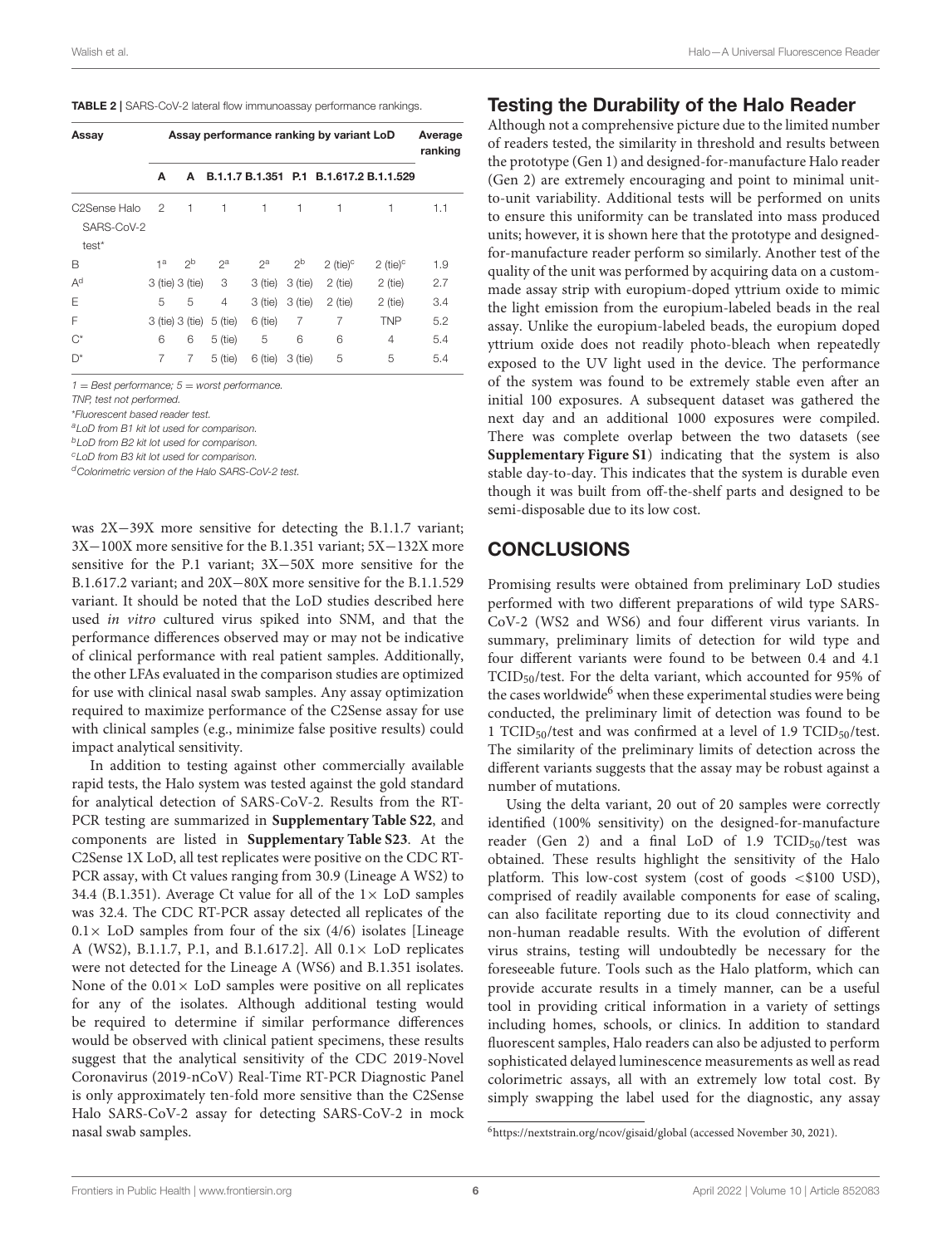from any provider can in principle be rendered compatible with the system. Halo can also be modified for potential multiplex application using different fluorescent reporters and multiple test lines.

Antigen tests generally do not match the sensitivity reported by PCR tests. This is in part because antigen tests lack the target amplification that occurs during PCR. Theoretically, in a PCR test, after 35 cycles of amplification, the target can be amplified almost a billion-fold. In order to enhance the sensitivity of immunoassays, other methods have been employed, i.e., signal amplification (MSD platform) or more sensitive reporters (fluorescence). It has been shown that PCR-level sensitivity can be achieved by an antigen test using signal amplification [\(12\)](#page-6-9). The drawback in using fluorescence reporters is that it cannot be visualized by the human eye and therefore requires a reader with a light source for excitation and emission of fluorescence that can be measured. Here we describe a very low-cost reader and assay that achieves considerable sensitivity, which can be easily modified to read other types of lateral flow assays (e.g., colorimetric or fluorescence lifetime-based). The performance of the Halo system was tested against six different commercially available assays and was found to be the most sensitive for all virus strains except for the wildtype strain, where it was the most sensitive test compared to one kit lot from manufacturer "B," but second most sensitive when compared to a second kit lot from manufacturer "B." In addition, the Halo reader can be configured to provide semiquantitative results, akin to PCR Ct values, which could be indicative of viral load differences between patients. Moreover, data from an electronically read, sensitive lateral flow assay (i.e., Halo) can be combined with PCR assay data to make reasonable calls on infectivity and make more informed public health decisions early in the infection cycle. Similarly, sensitive assays such as the one described here can be a good test for use in monitoring individuals during the infectious period. Our future efforts will focus on these aspects of making Halo a universal reader.

### **REFERENCES**

- <span id="page-6-0"></span>1. LePan N. Visualizing the History of Pandemics. Vancouver, BC: Visual Capitalist (2020).
- 2. Piret J, Boivin G. Pandemics throughout history. Front Microbiol. (2021) 11:631736. doi: [10.3389/fmicb.2020.631736](https://doi.org/10.3389/fmicb.2020.631736)
- <span id="page-6-1"></span>3. Abdelrahman Z, Li M, Wang X. Comparative review of SARS-CoV-2, SARS-CoV, MERS-CoV, and influenza a respiratory viruses. Front Immunol. (2020) 11:552909. doi: [10.3389/fimmu.2020.552909](https://doi.org/10.3389/fimmu.2020.552909)
- <span id="page-6-2"></span>4. Mandavilli A. Infected but Feeling Fine: The Unwitting Coronavirus Spreaders. New York Times (2020).
- <span id="page-6-3"></span>5. Antia R, Halloran ME. Transition to endemicity: understanding COVID-19. Immunity. (2021) 54:2172–6. doi: [10.1016/j.immuni.2021.09.019](https://doi.org/10.1016/j.immuni.2021.09.019)
- <span id="page-6-4"></span>6. U.S. Food and Drug Administration Emergency Use Authorization. BinaxNOW COVID-19 Ag Card 2 Home Test. (2021). Available online at: <https://www.fda.gov/media/147256/download> (accessed December 20, 2021).
- 7. National Institutes of Health. NIH-Funded COVID-19 Home Test Is First to Receive Over-the-Counter Authorization From FDA. Available online at: [https://www.nih.gov/news-events/news-releases/nih-funded-covid-19-](https://www.nih.gov/news-events/news-releases/nih-funded-covid-19-home-test-first-receive-over-counter-authorization-fda)

### DATA AVAILABILITY STATEMENT

The original contributions presented in the study are included in the article/**[Supplementary Material](#page-6-8)**, further inquiries can be directed to the corresponding author/s.

# AUTHOR CONTRIBUTIONS

JW, JC, and RD designed and developed the Halo Reader. Maxim Biomedical (JMa, JMaa, KP, and NO) designed and produced the COVID assay. MRI Global (JS and JB) tested the performance of the system. DoD (BG and SS) provided funding and technical support for the work. All authors participated in writing the manuscript. All authors contributed to the article and approved the submitted version.

# FUNDING

This work was supported by Department of Defense Contract (FA807518D0017) through a Subcontract (863-111084-19) with MRI Global.

#### ACKNOWLEDGMENTS

C2Sense would like to acknowledge Yukon Medical for providing the ClearTip swabs, Drummond Scientific for cutting and packaging the assay cards provided by Maxim Biomedical, and Laura Tschiegg, Teresa Mako, Alex Gebala, Gabe Davis, Susan Ross, Jianzhou Su, YC Toh, Binken Pang, Travis Theis, and Brian Peet for their work on the Halo system.

#### SUPPLEMENTARY MATERIAL

<span id="page-6-8"></span>The Supplementary Material for this article can be found [online at: https://www.frontiersin.org/articles/10.3389/fpubh.](https://www.frontiersin.org/articles/10.3389/fpubh.2022.852083/full#supplementary-material) 2022.852083/full#supplementary-material

[home-test-first-receive-over-counter-authorization-fda](https://www.nih.gov/news-events/news-releases/nih-funded-covid-19-home-test-first-receive-over-counter-authorization-fda) (accessed December 20, 2021).

- <span id="page-6-5"></span>8. U.S. Food and Drug Administration Emergency Use Authorization. QuickVue At-Home OTC COVID-19 Test. Available online at: [https://www.fda.gov/](https://www.fda.gov/media/147247/download) [media/147247/download](https://www.fda.gov/media/147247/download) (accessed December 20, 2021)
- <span id="page-6-6"></span>9. Cheng S. Fluorescent microspheres lateral flow assay for sensitive detection of the milk allergen casein. Food Agric Immunol. (2017) 28:1017– 28. doi: [10.1080/09540105.2017.1325841](https://doi.org/10.1080/09540105.2017.1325841)
- 10. Bishop JD. Sensitivity enhancement in lateral flow assays: a systems perspective. Lab Chip. [\(2019\) 19:2486–99. doi: 10.1039/C9L](https://doi.org/10.1039/C9LC00104B) C00104B
- <span id="page-6-7"></span>11. Qi H. Advantages of lateral flow assays based on fluorescent submicrospheres and quantum dots for Clostridium difficile toxin B detection. Toxins. [\(2020\) 12:722. doi: 10.3390/toxins121](https://doi.org/10.3390/toxins12110722) 10722
- <span id="page-6-9"></span>12. Pollock NR, Savage TJ, Wardell H, Lee RA, Mathew A, Stengelin M, Sigal GB. Correlation of SARS-CoV-2 nucleocapsid antigen and RNA concentrations in nasopharyngeal samples from children and adults using an ultrasensitive and quantitative antigen